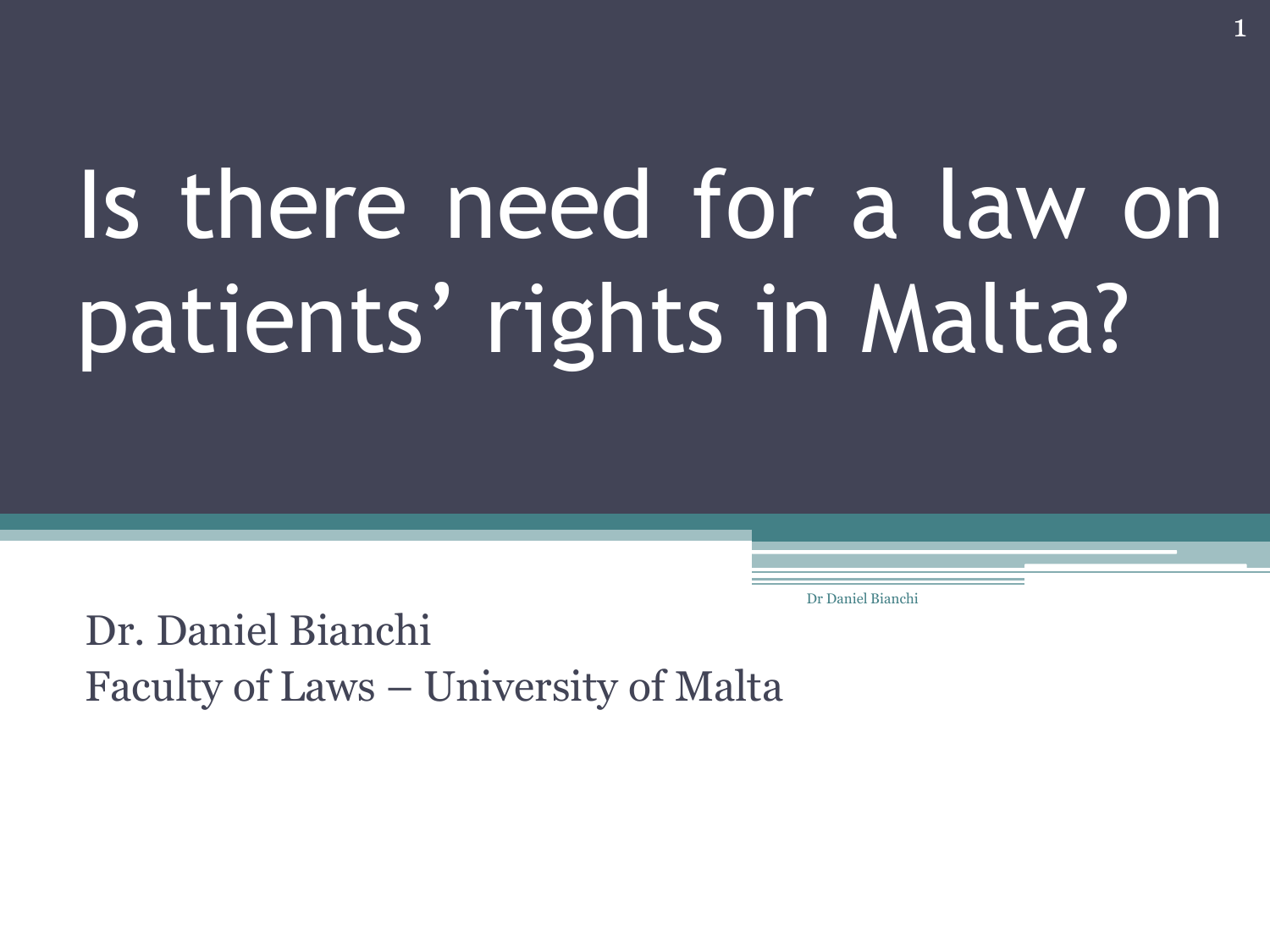Dr Daniel Bianchi

## **The patient**

- Health Act, Chapter 528 of the Laws of Malta:
- "patient" means a person who is receiving, or has received, medical attention, care, or treatment, whether in a healthcare setting or otherwise.
- S.L. 528.03, Cross-border Health Care Regulations<sup>\*</sup>:
- "patient" means any natural person who seeks to receive or receives healthcare in a Member State.
- "healthcare" means health services provided by health professionals to patients to assess, maintain or restore their state of health, including the prescription, dispensation and provision of medicinal products and medical devices
- \* *Directive 2011/24/EU of the European Parliament and of the Council of 9 March 2011 on the application of patients' rights in cross-border healthcare [2011] OJ L 88/45.*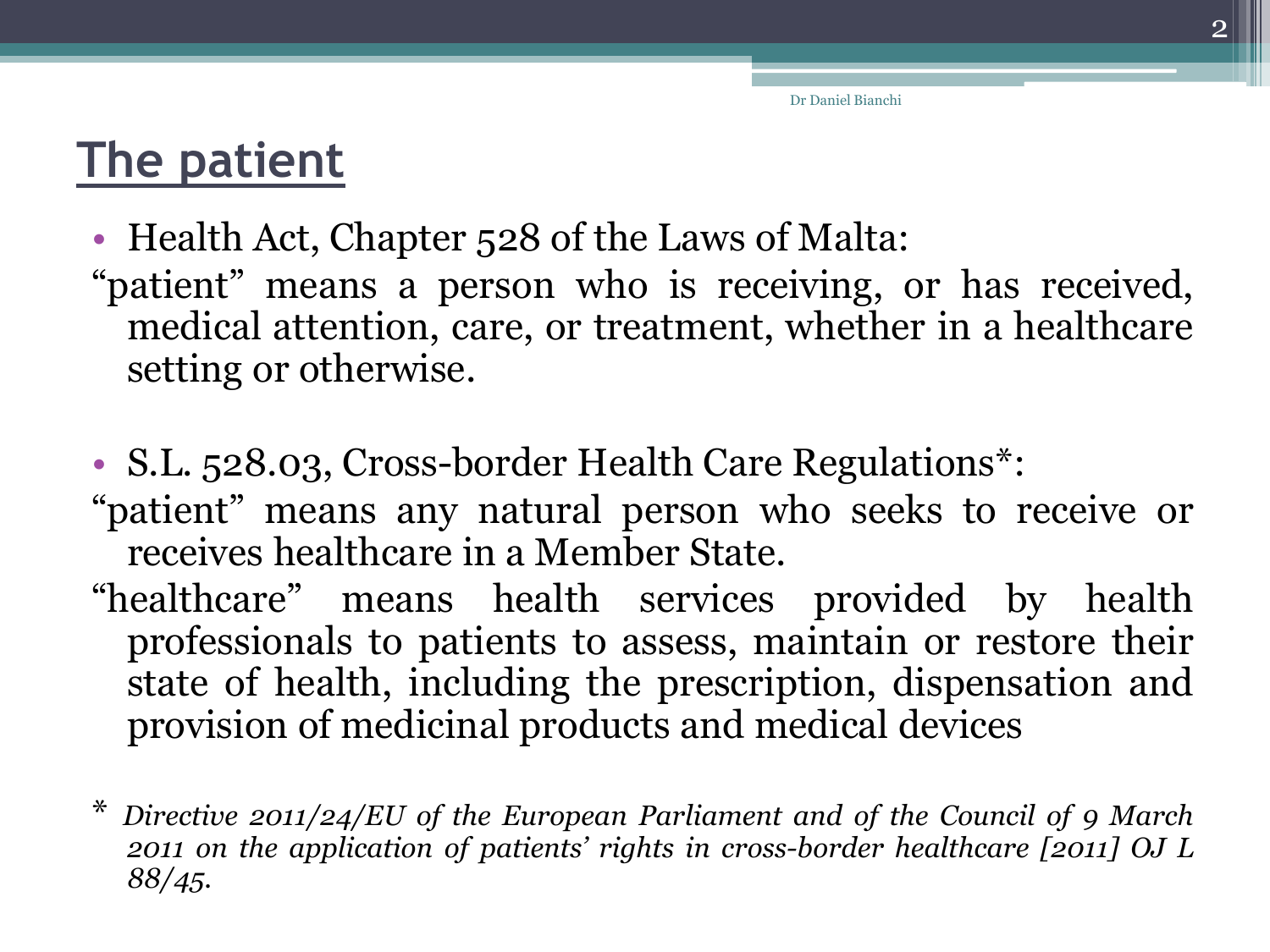Dr Daniel Bianchi

### **Taking on board rights.**

• European Union Law:

Example: Directive 2011/24/EU of the European Parliament and of the Council of 9 March 2011 on the application of patients' rights in cross-border healthcare [2011] OJ L 88/45.

- Jurisprudence of the Council of Europe: Example: Convention for the Protection of Human Rights and Fundamental Freedoms (Adopted 4 November 1950; entered into force 3 September 1953) ETS 5.
- International human rights law:

Example: United Nations Convention on the Rights of Persons with Disabilities (Adopted 13 December 2006, entered into force 3 May 2008) 2515 U.N.T.S. 3.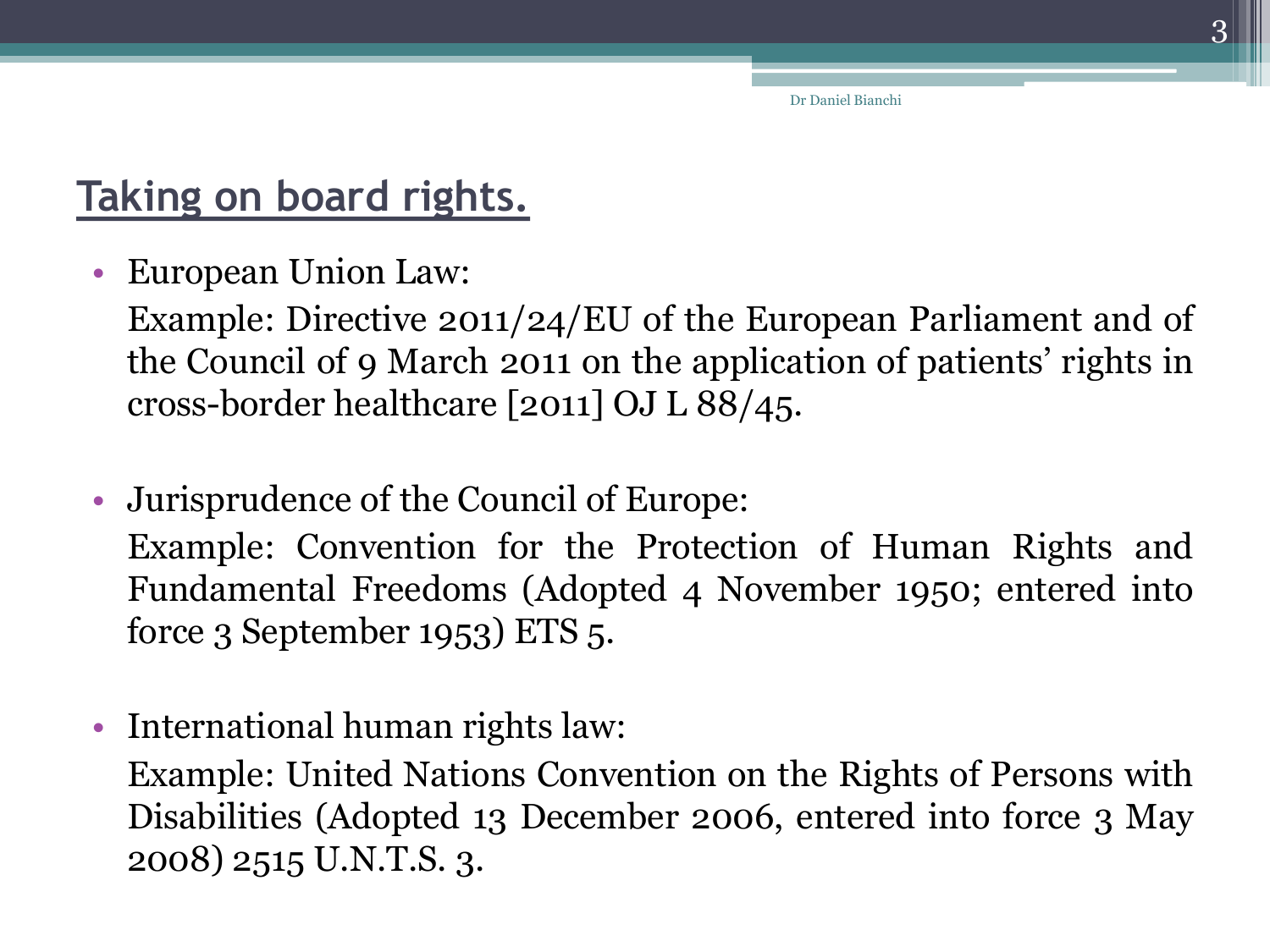#### **Patients' Rights**

Health Act: To regulate the entitlement to, and the quality of, healthcare services in Malta, to consolidate *and reform the Government structures and entities responsible for Health and to provide for the rights of patients*.

Dr Daniel Bianchi

- S. 27 (1): It shall be the right of every patient:
- (a) to receive healthcare in accordance with the provisions of this Act;
- (b) to receive information concerning the state of his health and the health services and treatments available;
- (c) to be provided in advance with clear information on the treatment options available and to be involved in discussions and decisions about the treatment to be given;
- (d) to access his medical records in accordance with the Data Protection Act, provided this is not to the detriment of his overall wellbeing;
- (e) to have his medical data processed in conformity with the Data Protection Act;
- (f) to refuse treatment that is offered to him, provided such refusal is endorsed by his signature;
- (g) to be seen and treated without excessive or undue delay;
- (h) to file a complaint about services received and be informed of the outcome of the investigation of his complaint in a timely manner;
- (i) to appeal in respect of any decision taken under this Act to the Administrative Review Tribunal in accordance with the provisions of the Administrative Justice Act and any applicable regulations made thereunder.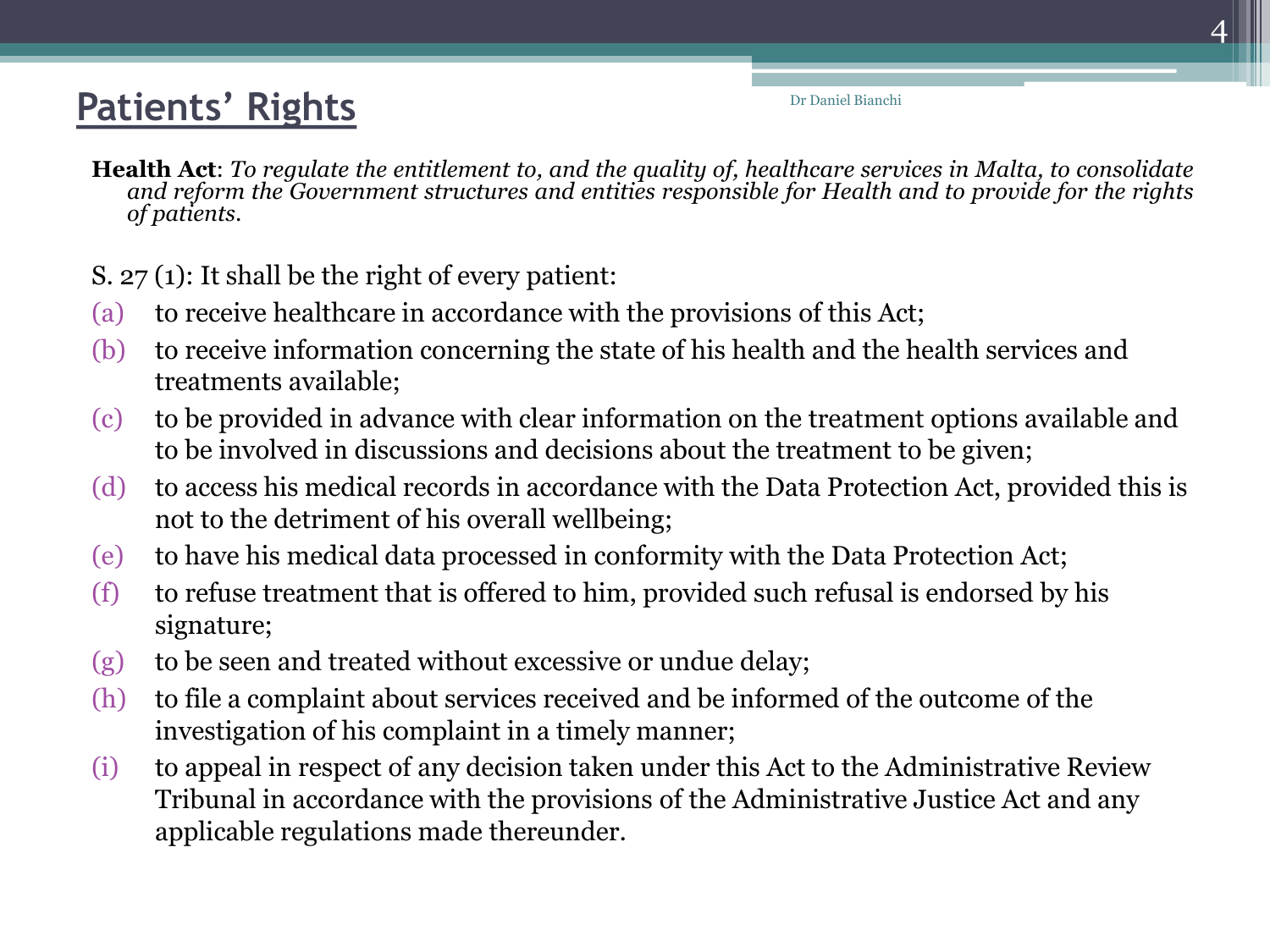#### **Laws of Malta**

Dr Daniel Bianchi

- Affirmation of Sexual Orientation, Gender Identity and Gender Expression Act.
- Criminal Code.
- Code of Organization and Civil Procedure.
- Civil Code.
- Cohabitation Act.
- Counselling Profession Act.
- Data Protection Act.
- Drug Dependence (Treatment not imprisonment) Act.
- Education Act.
- Embryo Protection Act.
- Equal Opportunities (Persons with Disability) Act.
- Gender Identity, Gender Expression and Sex Characteristics Act.
- Health Act.
- Health Care Professions Act.
- Human Blood and Transplants Act.
- Human Organs, Tissues and Cell Donation Act.
- Medical and Kindred Professions Ordinance.
- Medicines Act.
- Mental Health Act.
- Prisons Act.
- Professional Secrecy Act.
- Psychology Profession Act.
- Psychotherapy Profession Act.
- Public Health Act.
- Venereal Diseases (Treatment) Act.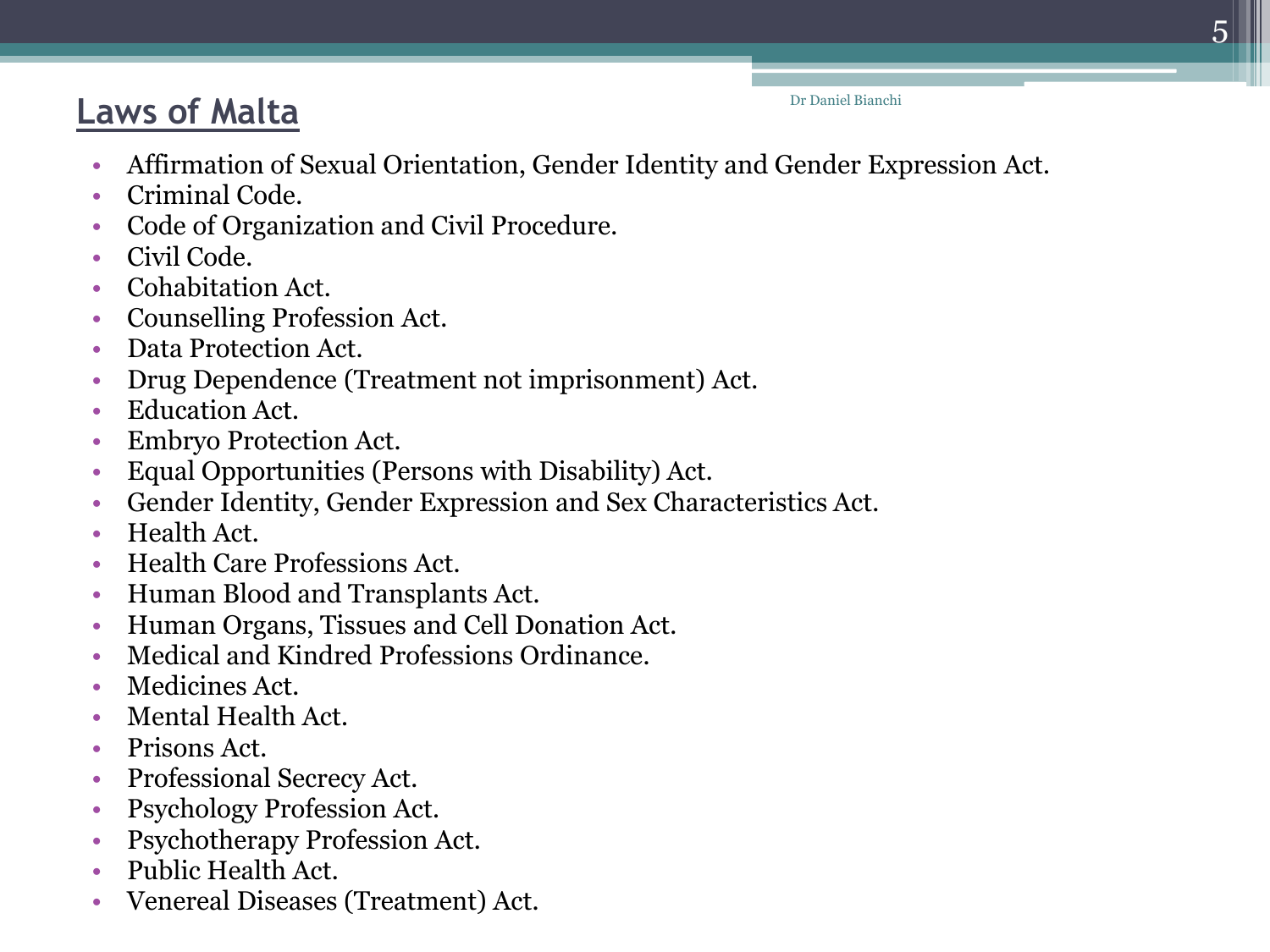#### **Charter of Patients' Rights and Responsibilities**

Health Act, s. 29:

- 1) The Minister shall, within two years of the coming into force of this Part, publish a document to be known as the Charter of Patient Rights and Responsibilities.\*
- 2) The Charter shall set out a summary of the rights and responsibilities of patients and other relevant persons as existing at the time of publication.
- 3) The Charter shall be updated on a regular basis to reflect contemporary trends and issues.\*
- \* Published end of 2016; **due to be reviewed by the end of 2021** (Charter, p. 19).

Charter, p. 3:

The eight principles are the right to:

- 1. Health Protection
- 2. Access
- 3. Information
- 4. Participation and Informed Consent
- 5. Privacy and Confidentiality
- 6. Dignity and Respect
- 7. Safe Healthcare
- 8. Comments and Complaints.